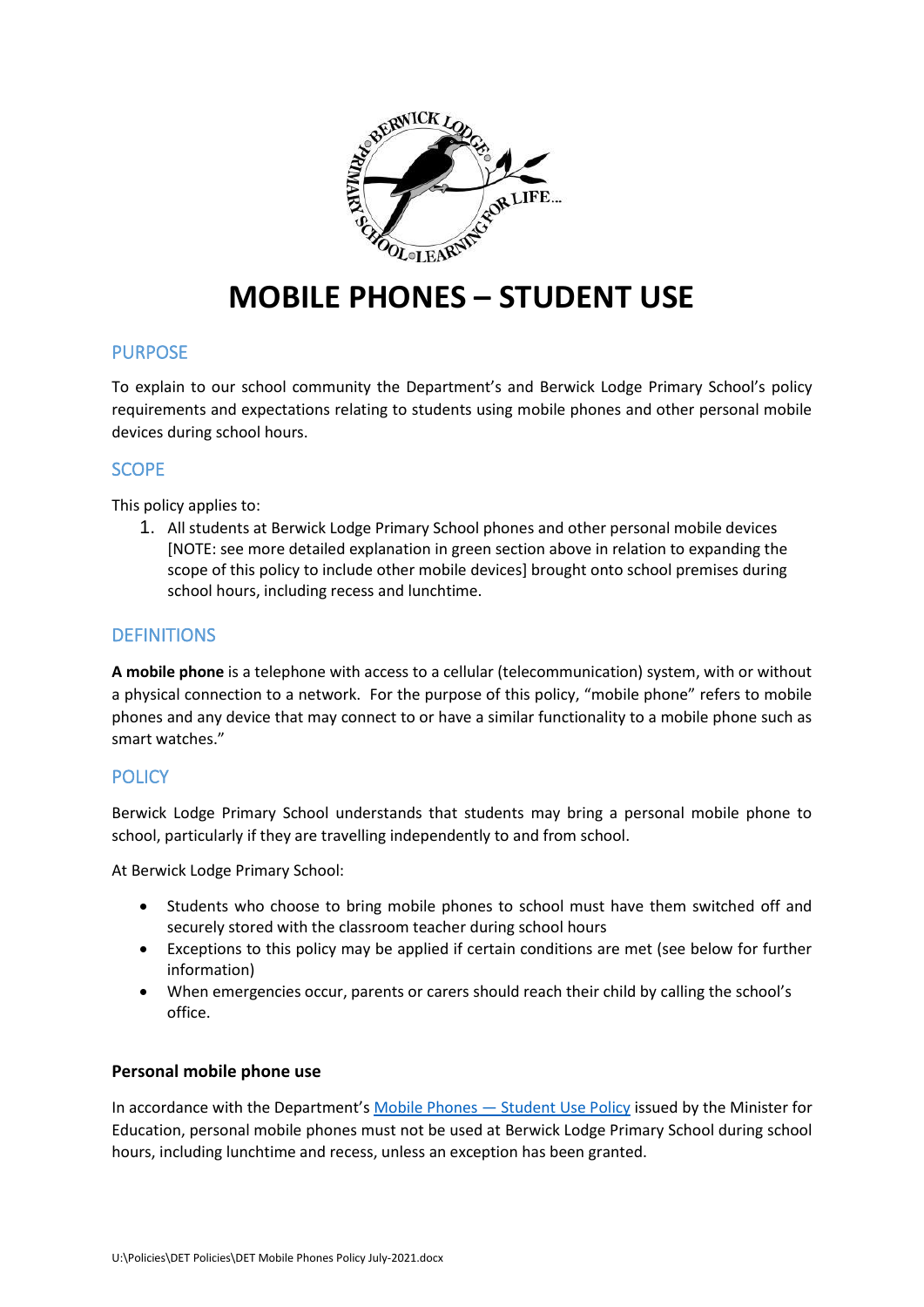Where a student has been granted an exception, the student must use their mobile phone for the purpose for which the exception was granted, and in a safe, ethical and responsible manner.

#### **Secure storage**

Mobile phones owned by students at Berwick Lodge Primary School are considered valuable items and are brought to school at the owner's (student's or parent/carer's) risk. Students are encouraged not to bring a mobile phone to school unless there is a compelling reason to do so. Please note that Berwick Lodge Primary School does not have accident insurance for accidental property damage or theft. Students and their parents/carers are encouraged to obtain appropriate insurance for valuable items.

Where students bring a mobile phone to school, Berwick Lodge Primary school will provide secure storage. Secure storage is storage that cannot be readily accessed by those without permission to do so. At Berwick Lodge Primary school students are required to store their phones in a locked draw provided by the classroom teacher.

## **Enforcement**

Students who use their personal mobile phones inappropriately at Berwick Lodge Primary school may be issued with consequences consistent with our school's existing student engagement polices such as the Discipline Policy, Personal Property Policy and Bullying Policy.

At Berwick Lodge Primary School inappropriate use of mobile phones is **any use during school hours**, unless an exception has been granted, and particularly use of a mobile phone:

- in any way that disrupts the learning of others
- to send inappropriate, harassing or threatening messages or phone calls
- to engage in inappropriate social media use including cyber bullying
- to capture video or images of people, including students, teachers and members of the school community without their permission
- to capture video or images in the school toilets

#### **Exceptions**

Exceptions to the policy:

- may be applied during school hours if certain conditions are met, specifically,
	- o Health and wellbeing-related exceptions; and
	- o Exceptions related to managing risk when students are offsite.
- can be granted by the Principal, or by the teacher for that class, in accordance with the Department's Mobile Phones — [Student Use Policy.](https://www2.education.vic.gov.au/pal/students-using-mobile-phones/policy)

The three categories of exceptions allowed under the Department's [Mobile Phones](https://www2.education.vic.gov.au/pal/students-using-mobile-phones/policy) — Student Use [Policy](https://www2.education.vic.gov.au/pal/students-using-mobile-phones/policy) are:

**Note**: Berwick Lodge Primary school never allows the use of mobile phones for specific learning activities for the whole class as listed in the first exception below.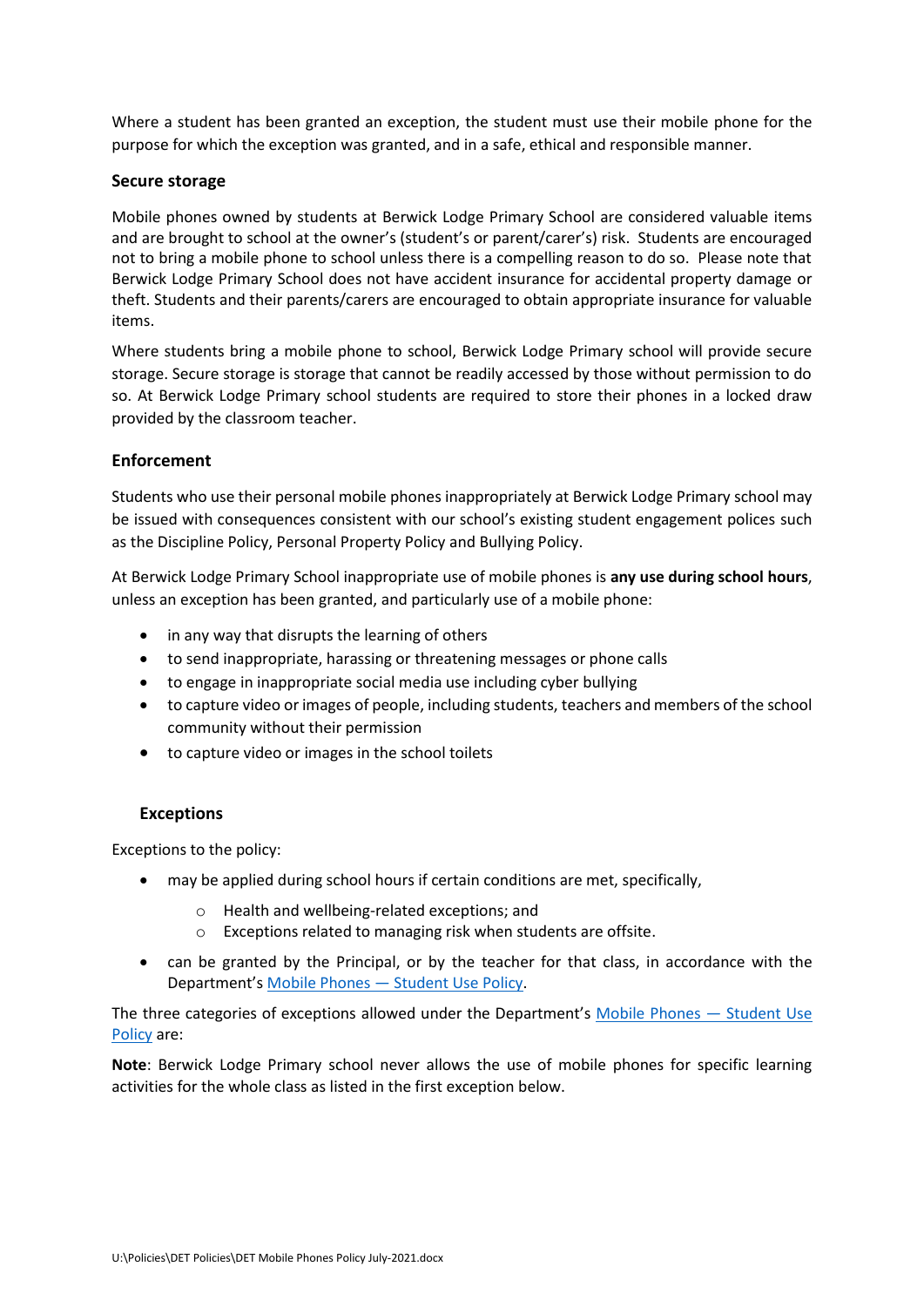### *1. Learning-related exceptions*

### *N/A*

### *2. Health and wellbeing-related exceptions*

| <b>Specific exception</b>        | <b>Documentation</b>                   |
|----------------------------------|----------------------------------------|
| Students with a health condition | Student Health Support Plan - Diabetes |

### *3. Exceptions related to managing risk when students are offsite*

| <b>Specific exception</b>                                                                      | <b>Documentation</b>                   |
|------------------------------------------------------------------------------------------------|----------------------------------------|
| Travelling to and from excursions                                                              | Risk assessment planning documentation |
| Students on excursions and camps                                                               | Risk assessment planning documentation |
| When students are offsite (not on school grounds)<br>and unsupervised with parental permission | Risk assessment planning documentation |
| Students with a dual enrolment or who need to<br>undertake intercampus travel                  | Risk assessment planning documentation |

Where an exception is granted, the student can only use the mobile phone for the purpose for which it was granted.

#### **Camps, excursions and extracurricular activities**

Berwick Lodge Primary School will provide students and their parents and carers with information about items that can or cannot be brought to camps, excursions, special activities and events, including personal mobile phones.

#### **Exclusions**

This policy does not apply to

- Out-of-School-Hours Care (OSHC)
- Out-of-school-hours events
- Travelling to and from school
- Wearable devices
- iPads and all other personal devices
- Students undertaking workplace learning activities, e.g. work experience
- Students who are undertaking VET

## **COMMUNICATION**

This policy will be communicated to our school community in the following ways:

- Available publicly on our school's website (or insert other online parent/carer/student communication method)
- Included in staff induction processes and staff training
- Included in school newsletter